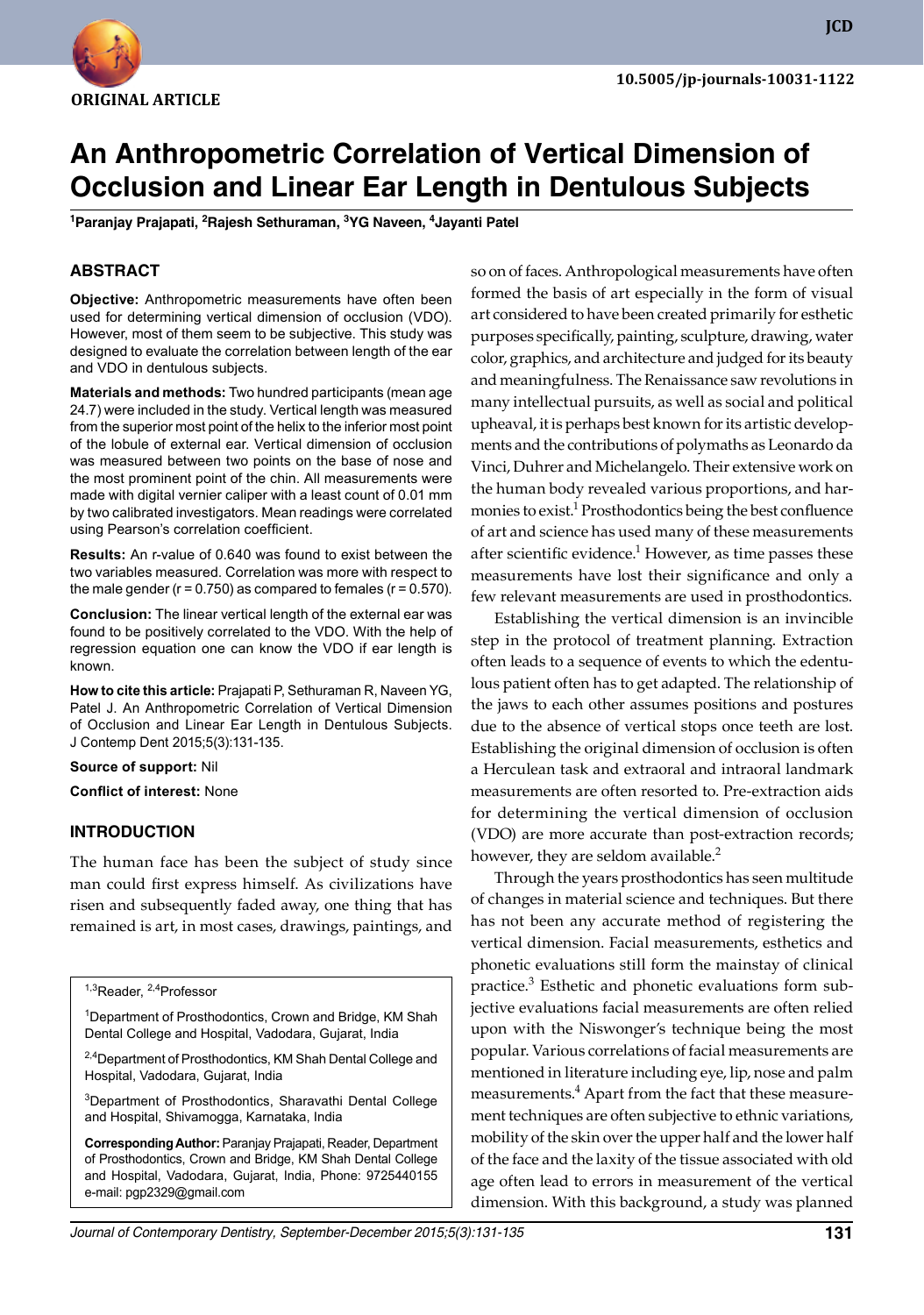to evaluate the correlation between length of the ear and VDO in dentate subjects.

# **MATERIALS AND METHODS**

Prior permission was taken from the ethics committee of Sumandeep Vidyapeeth, Piparia, Vadodara before conducting this study. Each participant was informed about the study and the involved procedure, orally as well as in the form of information sheet. A total of 200 participants (100 males and 100 females) between age group 20 and 30 years (24.7 years) were selected from KM Shah Dental College and Hospital, Piparia, Vadodara, Gujarat, India. Inclusion of the participants was set as having a full complement of teeth up to the second molars in both arches with Class I occlusion in first molars. Partially edentulous participants, participants with history of orthodontic movement of teeth, fracture or surgery of either of jaws, severe tooth wear, missing teeth, prosthesis for missing teeth, ear deformities or absence were excluded from the study. An informed consent form was obtained from each participant. Each participant was seated in dental chair with head erect. Participant was instructed to close his/ her teeth in maximum intercuspation and hold till the measurement of VDO was recorded with digital Vernier calipers (Fig. 1). The vertical dimension of occlusion was measured from the point marked at the base of the nose to the point marked at the base of the chin at mid symphysis region with the teeth in maximum intercuspation (Fig. 2).

The second measurement was recording of the length of the right ear. It was recorded from upper border of ear to lower border of the pinna of the ear (Fig. 3). Each measurement was made by two investigators who were previously calibrated for the measurements. Mean of two measurements were taken as final length. After collections of data Pearson's correlation and linear regression analysis was done.



**Fig. 1:** Digital vernier calipers



**Fig. 2:** Measurement of vertical dimension of occlusion



**Fig. 3:** Measurement of linear ear length

# **RESULTS**

Average measurements were calculated for each participant and subjected to descriptive statistics, Pearson's correlation, and linear regression analysis for male, female and overall including total participants irrespective of sex. Summary statistic of male, female and all participants are given in Tables 1 to 3 respectively.

An overall agreement between length of ear and VDO of 56% was observed for the participants enrolled in the study irrespective of the sex. Individually 53 female participants showed agreement between length of ear and VDO out of 100 and males showed 58% agreement between length of ear and VDO. For these participants equal measurements were obtained for both VDO and length of the ear (Table 4).

When a range difference of 1 mm was considered the overall agreement between length of ear and VDO obtained was 68.5% and individually 75% for male and 62% for female participants.

The Pearson's correlation between measured parameters for male participants was 0.750 and the same

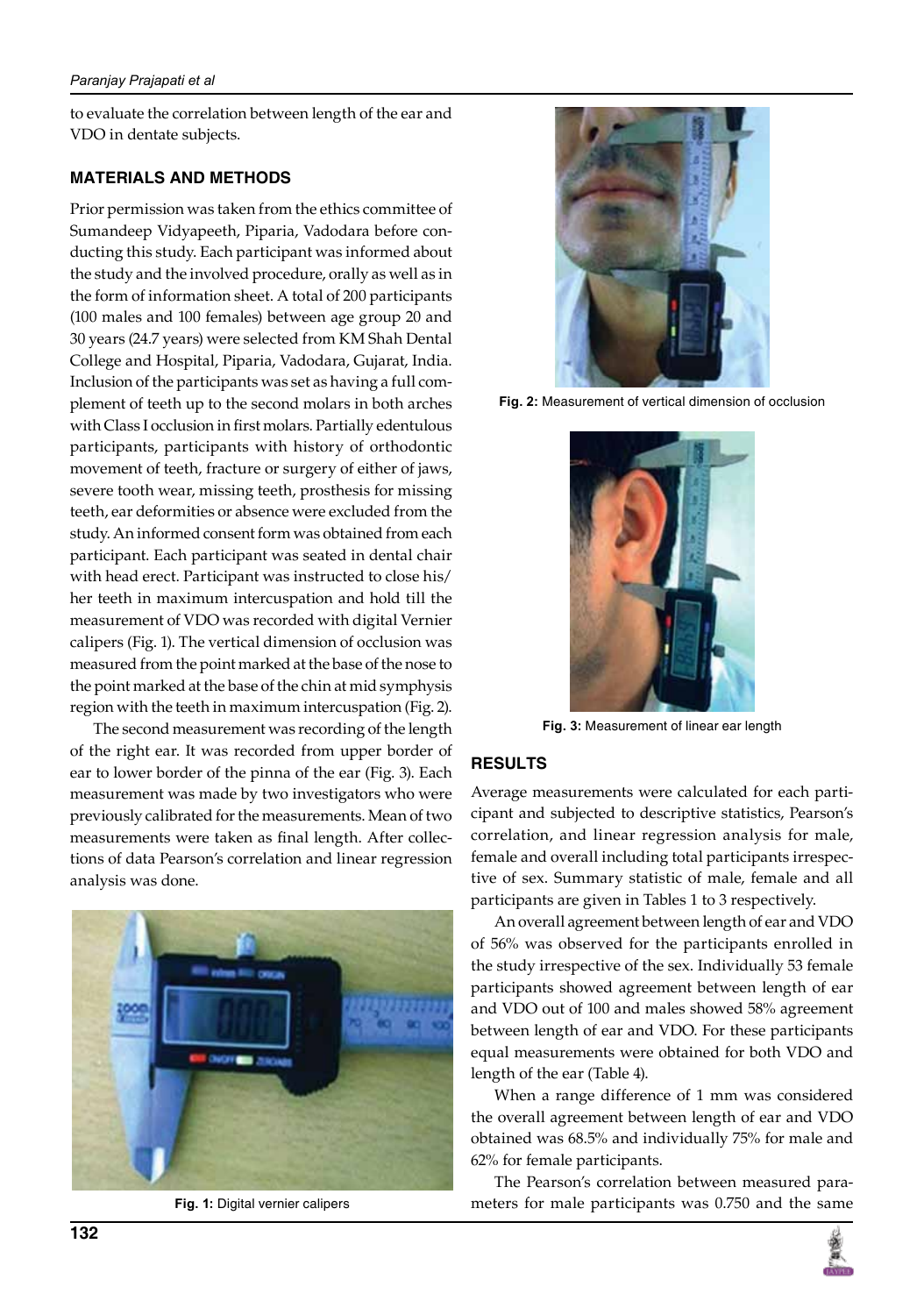for the female participants was 0.570. The overall Pearson's correlation irrespective of sex was 0.640 (Table 5). Individual regression model was plotted for male participants (Graph 1), female participants (Graph 2) and for overall participants including both male and female participants (Graph 3). It can be said that for male regression equation can be established as VDO = 26.203 + 0.556× Ear length.

For female the regression equation can be VDO = 25.655 + 0.560× Ear length and overall regression equation can be agreed as  $VDO = 25.758 + 0.561 \times$  Ear length. From all these calculations and analysis it can be said that ear length and VDO have positive correlation and when ear length is known VDO can be calculated using regression equation.

# **DISCUSSION**

Leonardo da Vinci contributed several observations and drawings on facial proportions, he divided the face in three parts and concluded that all three parts, i.e. upper one third, middle one third and lower one third of the face can be divided equally and he called this measurement as 'divine proportions'.<sup>5</sup> There are various subjective and objective methods to determine the VDO. Some authors recommended the use of various facial measurements to determine the VDO.<sup>6</sup> McGee evaluated the relationship between the distance from the center of the pupil of the eye to a line projected laterally from the median line of the lips; the distance from the glabella to the subnasion; and the distance between the angles of the mouth with the lips in repose. His observations stated that in 95% of

|              |        |                             | <b>Table 1:</b> Summary statistic of data of male participants |               |                   |             |                               |  |
|--------------|--------|-----------------------------|----------------------------------------------------------------|---------------|-------------------|-------------|-------------------------------|--|
|              |        |                             |                                                                | Model summary |                   |             |                               |  |
| Model        | R      |                             | R square                                                       |               | Adjusted R square |             | Std. error of the estimate    |  |
|              |        | 0.750                       | 0.562                                                          |               | 0.558             | 2.50131     |                               |  |
|              |        |                             |                                                                | Coefficients  |                   |             |                               |  |
|              |        | Unstandardized coefficients | Standardized<br>coefficients                                   |               |                   |             | 95% Confidence interval for B |  |
| Model        | в      | Std. error                  | Beta                                                           |               | Sig.              | Lower bound | Upper bound                   |  |
| 1 (constant) | 26.203 | 2.941                       | 0.750                                                          | 8.909         | 0.000             | 20.366      | 32.040                        |  |
| Ear length   | 0.556  | 0.050                       |                                                                | 11.222        | 0.000             | 0.457       | 0.654                         |  |

| <b>Table 2:</b> Summary statistic of data of female participants |  |
|------------------------------------------------------------------|--|
|------------------------------------------------------------------|--|

| Model summary                                                                                |        |            |          |              |       |                                                            |             |  |  |
|----------------------------------------------------------------------------------------------|--------|------------|----------|--------------|-------|------------------------------------------------------------|-------------|--|--|
| Model                                                                                        | R      |            | R square |              |       | Std. error of the estimate<br>Adjusted R square<br>4.37697 |             |  |  |
|                                                                                              |        | 0.570      | 0.325    |              | 0.318 |                                                            |             |  |  |
|                                                                                              |        |            |          | Coefficients |       |                                                            |             |  |  |
| Standardized<br>coefficients<br>95% Confidence interval for B<br>Unstandardized coefficients |        |            |          |              |       |                                                            |             |  |  |
| Model                                                                                        | в      | Std. error | Beta     |              | Sig.  | Lower bound                                                | Upper bound |  |  |
| 1 (constant)                                                                                 | 25.655 | 4.756      | 0.570    | 5.394        | 0.000 | 16.217                                                     | 35.094      |  |  |
| Ear length                                                                                   | 0.560  | 0.082      |          | 6.872        | 0.000 | 0.398                                                      | 0.722       |  |  |

**Table 3:** Summary statistic of data of all participants (male and female)

|              |        |                             |                              | Model summary |                   |             |                               |  |
|--------------|--------|-----------------------------|------------------------------|---------------|-------------------|-------------|-------------------------------|--|
| Model        | R      |                             | R square                     |               | Adjusted R square |             | Std. error of the estimate    |  |
|              |        | 0.640                       | 0.409                        |               | 0.406             | 3.54935     |                               |  |
|              |        |                             |                              | Coefficients  |                   |             |                               |  |
|              |        | Unstandardized coefficients | Standardized<br>coefficients |               |                   |             | 95% Confidence interval for B |  |
| Model        | в      | Std. error                  | Beta                         |               | Sig.              | Lower bound | Upper bound                   |  |
| 1 (constant) | 25.758 | 2.819                       | 0.640                        | 9.138         | 0.000             | 20.199      | 31.317                        |  |
| Ear length   | 0.561  | 0.048                       |                              | 11.713        | 0.000             | 0.466       | 0.655                         |  |

#### **Table 4:** Agreement between ear length and VDO of male, female and overall participants

**Table 5:** Pearson's correlation of male, female and overall participants

| SI. no. | Participants group        | Agreement in % | SI. no. | Participants group        | Pearson's correlation |
|---------|---------------------------|----------------|---------|---------------------------|-----------------------|
|         | Male                      | 58             |         | Male                      | 0.750                 |
| 2       | Female                    | 53             |         | Female                    | 0.570                 |
| 3       | Overall (male and female) | 56             |         | Overall (male and female) | 0.640                 |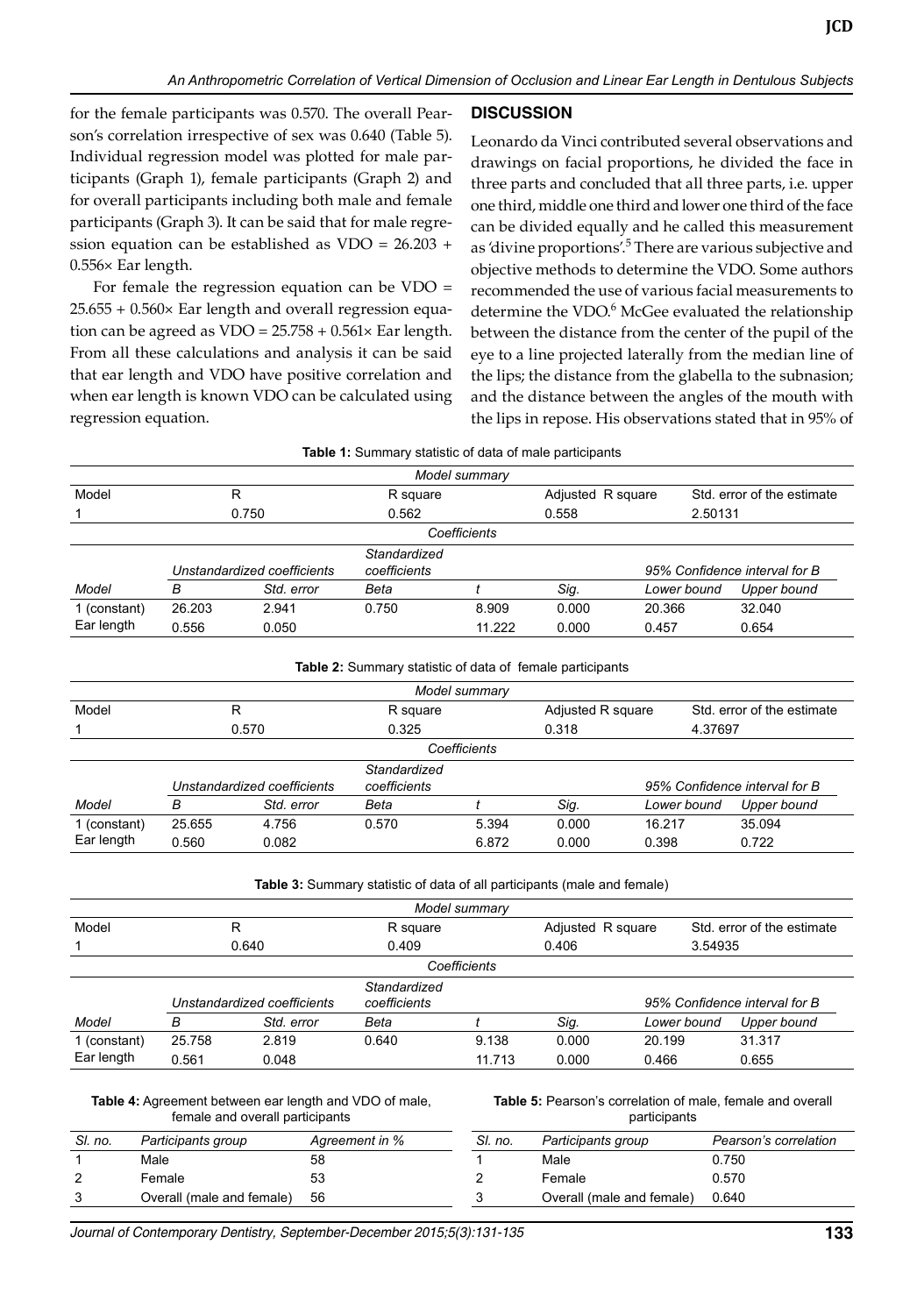

**Graph 1:** Linear regression model of length of ear and VDO for male participants



**Graph 3:** Linear regression model of length of ear and VDO for all (male and female) participants

the cases at least two of the three measurements coincided with the vertical dimension.<sup>7</sup>

Tina-Olaivar EO et al in 1998 reported a difference of 3 mm between the dimensions of the upper half of face and the lower half of the face which is in contradiction to the Willis measurement technique.<sup>8</sup> Another study by Geerts GA et al in 2004 reported a greater variance in vertical dimension measurements for the Willis gauge technique as against the caliper technique with most students recruited in the study. $9$  Thus, there exists anonymity in the results of different researches and the need to evaluate unexplored landmark measurements to determine vertical dimension. Reports exist for prevalence of external ear defects as congenital disorders or malformation in 1 per 6000 births<sup>10</sup> and a range of 0.8 to 4.2 per 10,000 births.<sup>11</sup> As the prevalence of congenital auricular defects seems less it was decided to evaluate the relationship between the linear dimension of the external ear and the vertical dimension of occlusion as other objective measurements of eyes and lips are associated with more prevalence of deformities or asymmetries.



**Graph 2:** Linear regression model of length of ear and VDO for male participants

The results of the study show that a 56% correlation exists between the vertical dimension of occlusion and length of the ear with a better correlation seen in male participants. More correlation seen with male than female may be due to natural variations between sexes. The ear length association with VDO has not been evaluated in the past though it has been reported as a vital element of the Golden proportion. Hence, a comparison with similar studies' results cannot be done. The linear equation model developed may be helpful as a starting point to determine vertical dimension. However, the strict adherence to use of ear length may not be plausible unless the linear equation is retested to a wider population range. Darvell BW, Spratley MH in 1977 reported that use of formulae for determining vertical dimension as impractical. They evaluated the exactness of determining cephalometric landmarks by 10 operators. There existed a standard deviation value of 0.3 to 1.7 mm among the operators and the reason was attributed to tissue compressibility and inability to identify the landmarks. However, the results could have been improved provided the operators were calibrated to make these measurements.<sup>12</sup> Ladda R et al evaluated anthropological correlation between fingers and VDO. They used index finger, little finger and thumbs measurements to correlate with VDO. They concluded that the best parameter to predict the VDO in case of males was found to be the index finger and in case of females it was little finger.<sup>13</sup>

Based on the Pearson's correlation coefficient value of 0.640 the use of ear length may be used for initial prediction of the vertical dimension by using its value in the regression equation. However, a firm observance of the equation may not be advisable. A combined use of objective methods of average value of VDO established by ear length equation value, facial or finger measurements (all within a range of 1–2 mm) is recommended